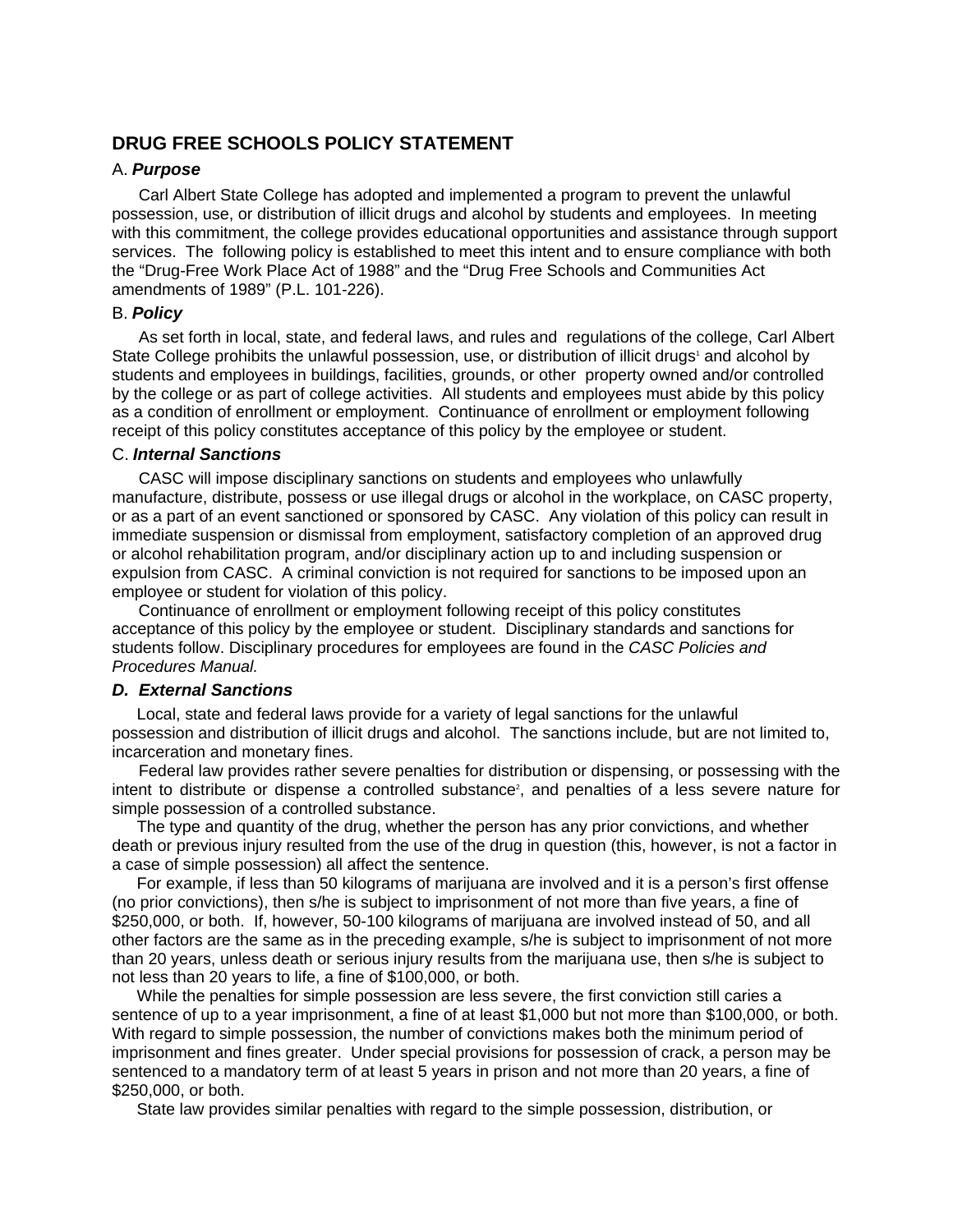possession with the intent to distribute a controlled dangerous substance<sup>3</sup>. Simple possession of marijuana is a misdemeanor and carries a punishment of up to 1 year in the county jail. A second or subsequent conviction for simple possession of marijuana carries 2-10 years in the state penitentiary and a fine of up to \$20,000 for the first conviction. A second or sub-sequent conviction carries a punishment of 4 years to life in a state penitentiary and a fine of up to \$40,000. Depending upon the quantity involved, a convicted individual could be sentenced under the Oklahoma "Trafficking in Illegal Drugs Act" which provides for much harsher penalties. In addition, state law provides that possession of or possession with intent to

consume 3.2 beer by someone under age 21 years old in a public place is a misdemeanor punishable by a fine not to exceed \$100 or by the appropriate community service not to exceed 20 hours. (O.S. 2.1.1215)

Possession of other alcoholic or intoxicating beverages by someone under age 21 years old in a public place is a misdemeanor punishable by imprisonment in the county jail for not more than 30 days, a fine not to exceed \$100, or both<sup>4</sup>. In addition, no persons shall knowingly sell, deliver, or furnish alcoholic beverages to any person under twenty-one (21) years of age or sell, deliver, or knowingly furnish alcoholic beverages to an intoxicated person who has been adjudged insane or mentally deficient. (O.S.37.537, A 1,2)

There are also state laws concerning driving under the influence of alcohol and using a false driver's license to obtain 3.2 beer or other alcoholic beverage. Depending on the number of previous convictions, or gravity of the circumstance, a person may be convicted of a felony or misdemeanor for such an offense. It is most likely that a person will forfeit driving privileges in the event s/he is convicted of such offense.

There are also local city laws similar to those described above. If drugs are involved, the city will, most likely, defer to the state or federal authorities because their penalties are more severe. If alcohol is involved, you may be convicted of violating both local and state law and punished according to both laws.

Students and employees are encouraged to review this information. The above referenced examples of penalties and sanctions are based on the relevant laws at the time of adoption of this policy statement. Such laws are, of course, subject to revision or amendment by way of the legislative process. According to the Drug and Alcohol Sanctions in the Student Handbook, students abusing drugs or alcohol will be referred to the Vice President for Student Affairs for disciplinary action. Employees abusing drugs or alcohol will be referred to their immediate supervisor. In addition, an employee has the responsibility to refrain from performing sensitive safety functions while a prohibited drug is in their system. An employee is required to also notify his or her supervisor of criminal convictions for drug related offenses occurring in the work place, no later than five (5) days following the conviction.

### *E. Health Risks*

Alcohol and other drug use represent serious threats to health and the quality of life. The general categories of drugs and their effects are as follows:

- **Alcohol** short term effects include behavioral changes, impairment of judgment and coordination, greater likelihood of aggressive acts, respiratory depression, irreversible physical and mental abnormalities in newborns (fetal alcohol syndrome) and death. Long-term effects of alcohol abuse include damage to the liver, heart and brain, ulcers, gastritis, malnutrition, delirium tremens and cancer. Alcohol combined with other barbiturates/depressants can prove to be a deadly mixture.
- **Amphetamines/Stimulants** (speed, uppers, crank, caffeine, etc.) speed up the nervous system which can cause increased heart and breathing rates, higher blood pressure, decreased appetite, headaches, blurred vision, dizziness, sleepiness, anxiety, hallucinations, paranoia, depression, convulsions and death due to a stroke or heart failure.
- **Anabolic Steroids** seriously affect the liver, cardiovascular and reproductive systems. They can cause sterility in males and females, as well as impotency in males.
- **Barbiturates/ Depressants** (downers, Quaaludes, valium, etc.) slows down the central nervous system which can cause decreased heart and breathing rates, lower blood pressure, slowed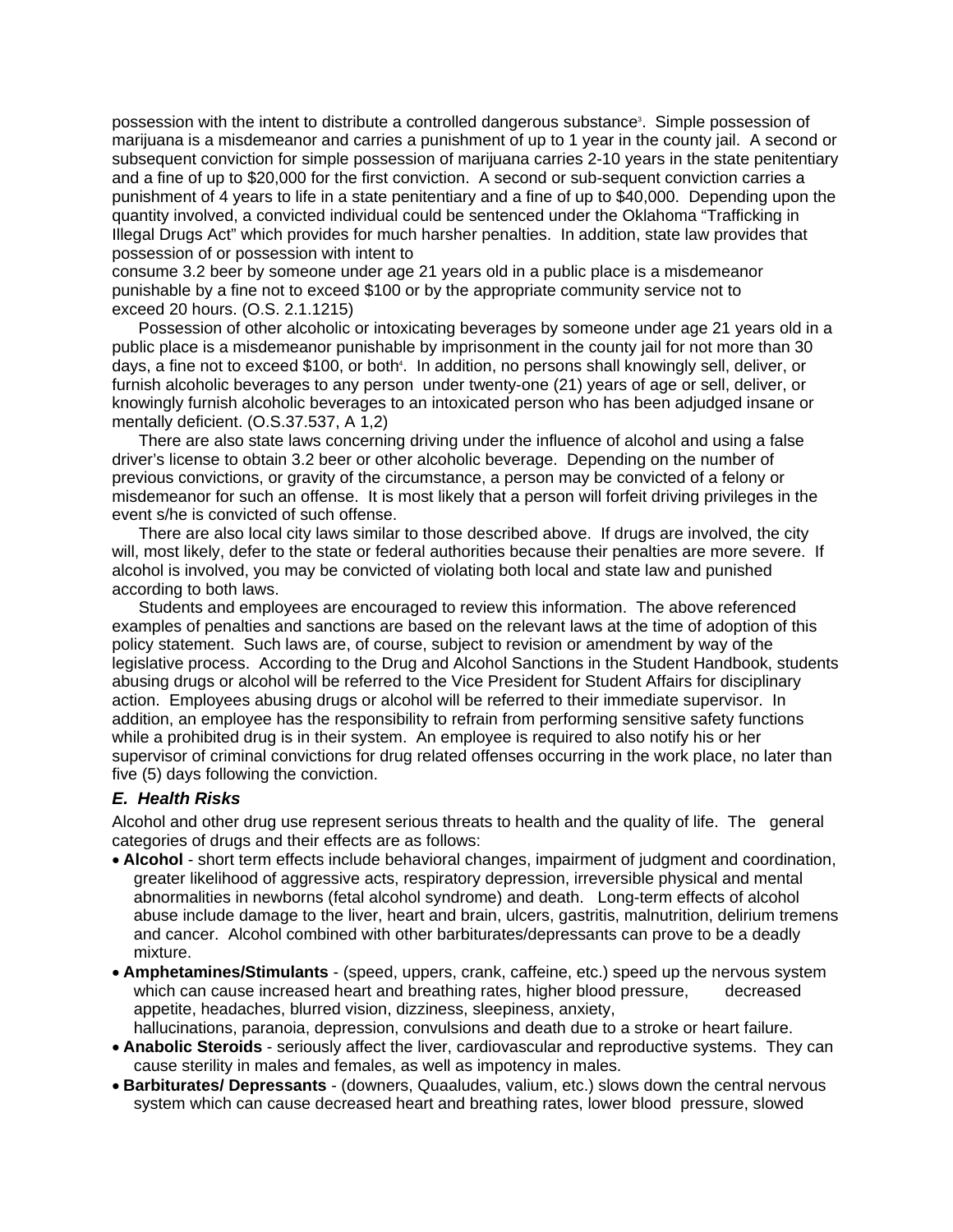reactions, confusion, distortion or reality, convulsion, respiratory depression, coma and death. Depressants combined with alcohol can be lethal.

- **Cocaine/Crack** stimulates the central nervous system and is extremely addictive, both psychologically and physically. Effects include dilated pupils, increased heart rate, elevated blood pressure, insomnia, loss of appetite, hallucinations, paranoia, seizures, and death due to cardiac arrest or respiratory failure.
- **Hallucinogens** (PCP, angel dust, LSD, etc.) interrupt the functions of the part of the brain which controls the intellect and instincts. May result in the self-inflicted injuries, impaired coordination, dulled senses, incoherent speech, depression, anxiety, violent behavior, paranoia, hallucinations, increased heart rate and blood pressure, convulsions, coma, and heart and lung failure.
- **Cannabis** (marijuana, hashish, hash, etc.) impairs short-term memory, comprehension, concentration, coordination, and motivation. May also cause paranoia and psychosis. Marijuana smoke contains more cancer-causing agents than tobacco smoke. The way in which marijuana is smoked - deeply inhaled and held in the lungs for a long period -enhances the risk of getting cancer. Combined with alcohol, marijuana can produce a dangerous multiplied effect.
- **Narcotics**  (smack, horse, Demerol, percodan, etc.) initially produce feelings of euphoria often followed by drowsiness, nausea, and vomiting. An overdose may result in convulsion, coma, and death. Tolerance develops rapidly and dependence is likely. Using contaminated syringes to inject such drugs may result in AIDS.
- **Tobacco/Nicotine** some 170,000 people in the United States die each year from smoking related coronary heart disease. Some 30% of the 130,000 cancer deaths each year are linked to smoking. Lung, larynx, esophagus, bladder, pancreas and kidney cancers strike smokers at increased rates. Emphysema and chronic bronchitis are ten times more likely among smokers.

Further information concerning health risks may be found in the Office for Student Affairs. Counseling, referral services, and health information are available to students and employees. A person should also consult his/her personal physician about the health risks associated with alcohol and drug use.

# F. *Drug/Alcohol Counseling and Rehabilitation Programs*

Drug and alcohol abuse constitute a major problem in today's society. Carl Albert State College will make special efforts to both educate and assist students, faculty, and staff of this college concerning the abuse. The following group of activities and services are not intended to be all inclusive, but supportive of the education effort:

- During Freshman Orientation, new students to the college environment are made aware of the locations of drug/alcohol related materials.
- National Collegiate Alcohol Awareness Week activities are sponsored each fall.
- Residence staff development training includes sessions on alcohol and drug abuse. Residence advisors can also provide advice and referral for counseling.
- Posters, fliers, and news articles through the CASC newspaper disseminate drug/alcohol information.
- Academic courses, e.g., Drug Education and Personal Health and Wellness, incorporate drug/alcohol training in their curriculum. Other academic areas are encouraged to support these efforts via class assignments.
- Audio-visual materials, speakers, and seminars are available to all members of the college community by booking through the Office for Student Affairs.
- Governmental drug and/or law enforcement agencies are invited to present programs. Boost Alcohol Consciousness Concerning the Health of University Students (BACCHUS) is an educational program conducted by, and directed toward, Carl Albert State College students. Should the above efforts not meet individual needs, there are other programs in the

community or nearby that may better suit these needs. A list of such programs, their location and phone number, is maintained in the Office for Student Affairs. Seeking help from, being referred to or from these services is confidential, and will not alone result in disciplinary action.